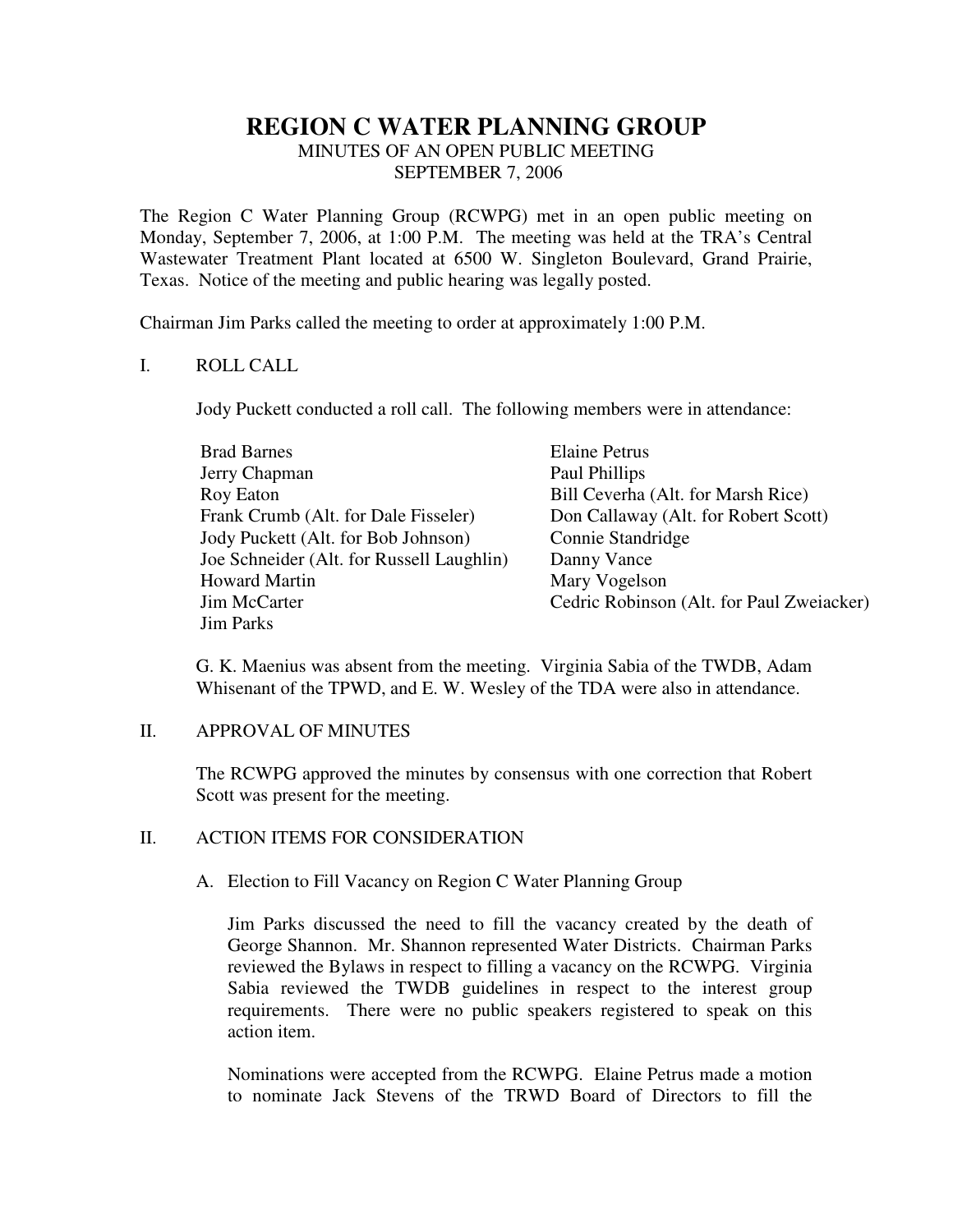vacancy. Mary Vogelson seconded the motion. Danny Vance made a motion to cease nominations from the RCWPG. Paul Phillips seconded the motion.

Nominations were requested from the public and none were received. Chairman Parks closed the acceptance of nominations. The RCWPG voted unanimously to elect Jack Stevens to fill the vacancy.

B. Consider Adopting Resolution No. 06-01 Appointing Executive Committee to Develop Slate of Officers for 2007

Chairman Parks reviewed the Bylaws in respect to appointing an Executive Committee to develop slate of officers and reviewed the history of who had served in the past on this committee. Chairman Parks recommended appointing Howard Martin and Danny Vance to serve as the members at large on the committee along with the officers to develop the 2007 slate of officers. There were no public speakers registered to discuss this action item.

Mary Vogelson made a motion to adopt Resolution No. 06-01 appointing an Executive Committee to develop the slate of officers for 2007 consisting of the Chairman, Vice Chairman, Secretary, Howard Martin, and Danny Vance. Howard Martin seconded the motion, which was unanimously approved by the RCWPG.

C. Consideration of Grant Application and Scope of Work for Approval to Submit to TWDB

Stephanie Griffin reviewed the grant application and scope of work as well as the suggested priority order of the projects. Ms. Griffin reviewed all the comments received to date on the grant application and scope of work.

There were no public speakers registered to discuss this action item.

Jim McCarter made a motion to approve the grant application, scope of work, and priority order of the projects. Mary Vogelson seconded the motion, which was approved by a unanimous vote.

D. Selection of Consulting Team

Jim Parks advised that the RCWPG must designate the consultant as part of the grant application and recommended reappointment of the current consultant team. There were no public speakers registered to discuss this action item.

Danny Vance made a motion to select the current consulting team consisting of Freese & Nichols, Alan Plummer Associates, Chiang, Patel & Yerby, and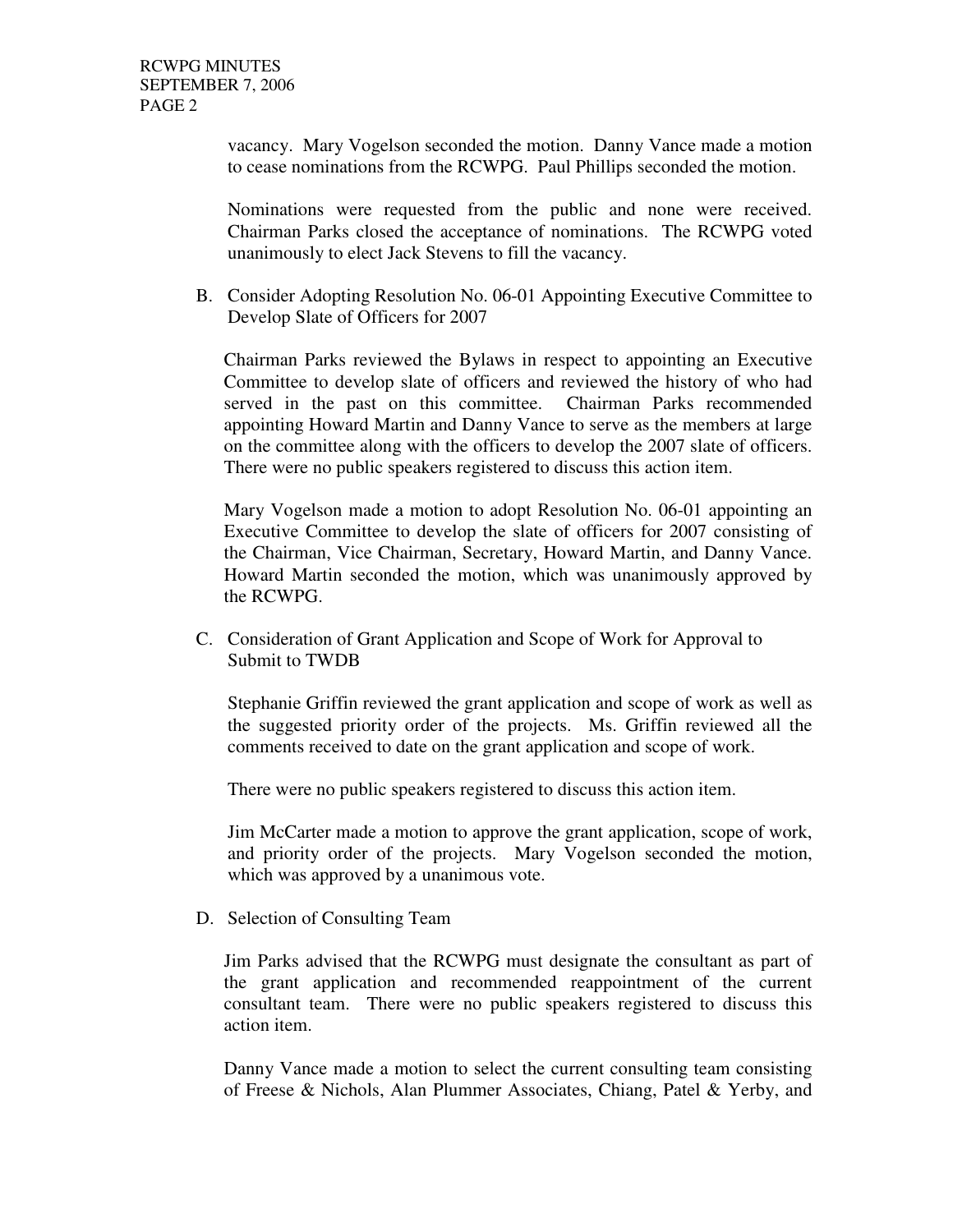Cooksey Communications. Elaine Petrus seconded the motion, which was unanimously approved by the RCWPG.

### IV. DISCUSSION ITEMS

A. Review of Bylaws

Jim Parks discussed the need to review the Bylaws and requested that RCWPG members review the Bylaws and submit comments by October 17, 2006.

B. Schedule

Stephanie Griffin reviewed the schedule for upcoming months.

C. Member Terms Expiring in 2006

Jim Parks advised that the RCWPG would take action at their next meeting to fill the terms expiring in 2006. Ten members' terms will expire, and of those five members are seeking reelection. Resumes were requested on new nominations. Mary Vogelson suggested allowing nominees time to introduce themselves at the next meeting prior to the election.

# V. OTHER DISCUSSION

A. Updates from Chair

Jim Parks polled the group on their interest in hearing a presentation from NTMWD regarding the drought and NTMWD's water conservation program. The RCWPG expressed interest in the presentation, and Chairman Parks advised that this could be done at the next meeting.

B. Report from Regional Liaisons

A report was provided by the following liaisons/individuals:

- Sharon Nabors, Region D
- Danny Vance, Region H
- Connie Standridge, Region I
- C. Report from TWDB

Virginia Sabia discussed the TWDB meeting being held on September 20, 2006, in Arlington to review the draft 2007 State Water Plan and receive comments and advised that all written comments are due October 2, 2006.